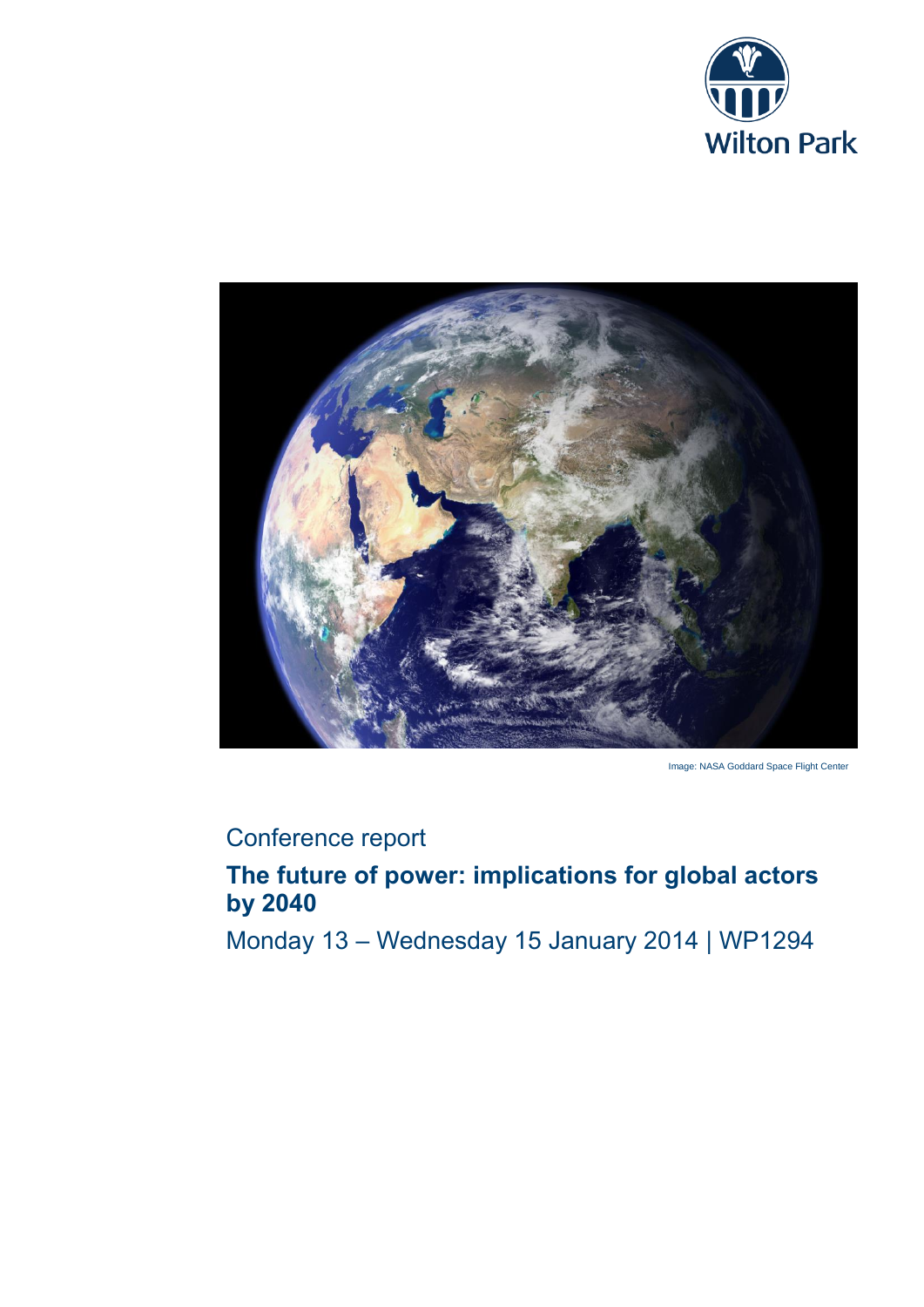

## Conference report

## **The future of power: implications for global actors by 2040**

Monday 13 – Wednesday 15 January 2014 | WP1294

## **Preface**

**Where is the power in 2040?** Over 60 participants from 25 countries around the world gathered for a three day conference to parse out different aspects of power. The conference examined demographic trends, the role of a rising China and other BRICS, as well as a US that no longer dominates as it did in the past. The conference considered the implications of new technologies and platforms, and grappled with the uneasy future of multilateralism, the rise of regions and the changing roles of the state and the city.

The conference, the  $7<sup>th</sup>$  in the annual 'Futures' series, generated much interaction amongst policy professionals, futurists, academics, and private sector and subject experts from a variety of perspectives and countries. Recurring themes included hegemonic notions of power and a dignity deficit in Africa and South Asia, and growing inequality and prospects for recurring global financial instability. Whilst discussion was largely value-free, it was clear that some differences remain between Western and emerging countries. This is unsurprising given a history in which the West has monopolised power for so long. In the future, the devolution of power globally will continue to be contested given:

- asymmetries in global political and economic power,
- consequences for individual countries and the world from change and potential instability,
- pendulum-swings between movement toward regional political and economic integration and renewed calls for national sovereignty, and
- tensions between greater efficiency and wider legitimacy in international governance.

There was general consensus that there are fundamental changes taking place in the world. Multilateral institutions are becoming less effective and minilateral initiatives and new regional institutions are beginning to fill the gaps. Power is dispersing from the nation-state to non-state actors and individuals, many of whom will come from the growing numbers of middle class, set to rise in the developing world by 2040. New internet and mobile phone connectivity and other technologies, together with rapid urbanisation, both facilitate and shape this emerging middle class. It is hard to imagine the impact of people living in rural Africa and northern India with high birth rates of 6 or more children per mother in 2040, at the same time as their villages gain electricity and roads connecting them to different economies in the cities nearby and the world beyond. The multinational corporation, nongovernmental organisations (NGOs) and other transnational organisations are gaining power if only because they move faster across borders and can make decisions more rapidly than governments.

At the same time, the state will not disappear. The United States will remain the strongest military power in 2040 whilst China is likely to overtake the US as the largest economic power in terms of GDP well before then. The EU, US and China will continue to constitute the majority of the world's GDP in 2040. 'Who makes the rules' for the world will be

" In the future, the devolution of power globally will continue to be contested…"

"Power is dispersing from the nation-state to non-state actors and individuals…"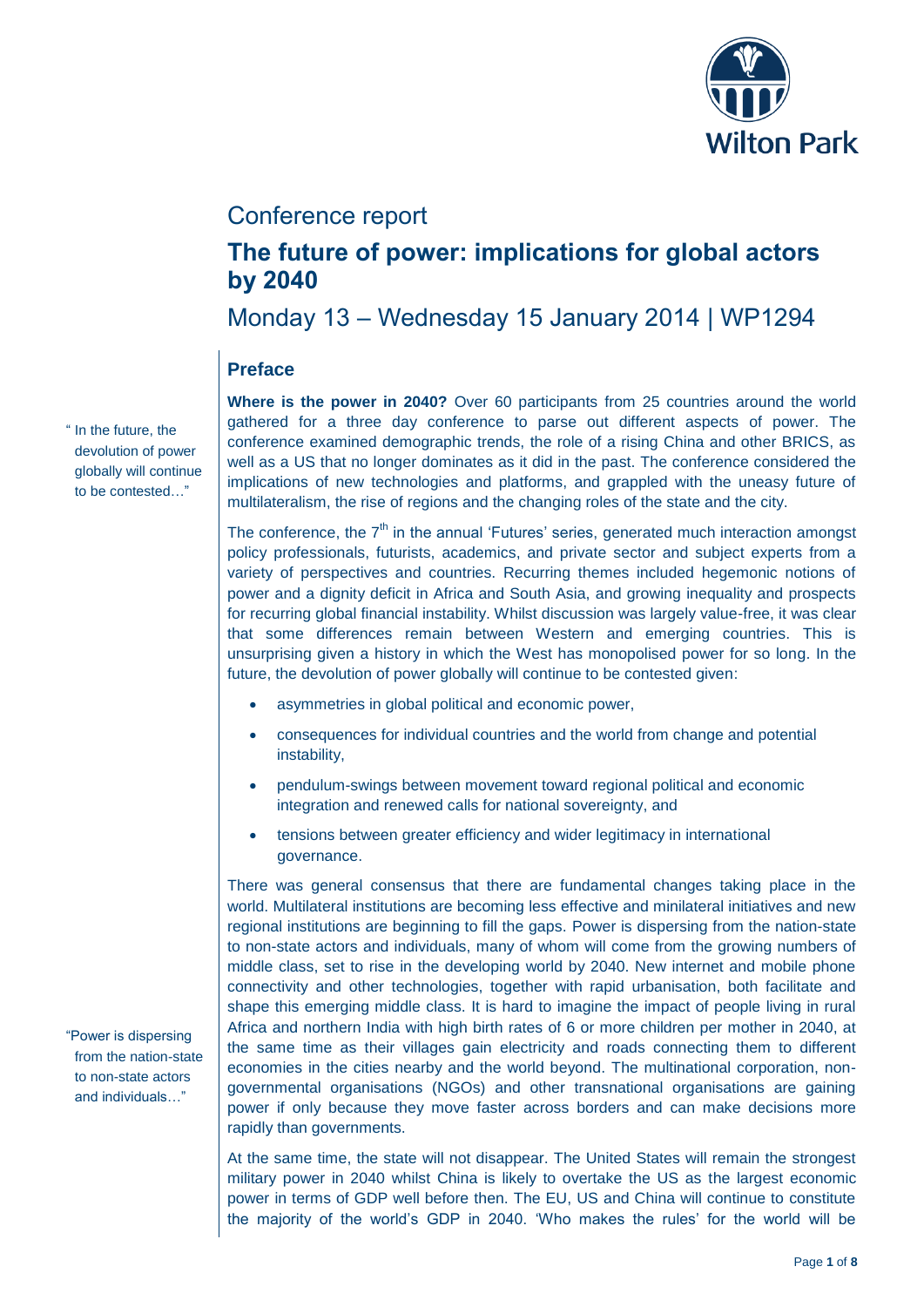contested by emerging powers who were not at the table when the West initially created major multilateral institutions such as the UN, IMF and WTO. How will these institutions regenerate and persuade the new stakeholders to use and embrace the existing institutions?

There was limited optimism about the ability of multilaterals to carry on with 'business as usual'. At the same time, those emerging powers calling for reform and a larger role do not agree on the content of reforms or on the proper exercise of their new responsibilities. Rising powers will need more than soft power, which is seen as insufficient to become a major global player.

The idea of interdependence following World War II and then the end of the Cold War suggested that more of the world would adopt the EU model which placed an emphasis on rule making, not arms-making, and on political and economic integration, not national sovereignty. However, countries in other regions including Asia have rediscovered sovereignty and the need for hard power.

Will 2040 will be a more peaceful world? The optimists made a persuasive case that although some unstable years lie ahead as a rebalancing takes place, it is possible that a new, more stable international order might emerge by 2040 as the world develops cushions to absorb the fissures and fractures that come with multi-polarity.

See **Annexe** (separate document) for a series of scenarios for power in 2040 generated at the conference.

#### **Introduction**

The conference explored the future of power in a period of great change, unpredictability and uncertainty about who holds power and how they will exercise it. Where is power today? In early 2014, Rory Stewart, a British Member of Parliament, wrote in the 'Guardian' that 'the secret of modern Britain is there is no power anywhere.'

2040 is too far away to predict with certainty, but a 25-year horizon encourages thinking about alternative futures, an exercise that may assist governments in making choices in allocating resources and deploying assets in the shorter term, ahead of the next strategy review.

The conference aimed to unpack key assumptions including:

- What are the key uncertainties?
- Who will possess power?
- What are the metrics and indicators of power today?
- What will they be 20-25 years from now?

#### **How to define power?**

#### **The meaning of power in 2040: a concept in flux?**

- 1. Power is defined as production by an actor of intended effects favourable to its own interests and objectives. According to Yale Political Scientist Robert Dahl's classical definition of power, "*A has power over B to the extent that he can get B to do something that B would not otherwise do."*
- 2. How is power changing in the world?
	- i. The rise of new, competitive economic powers enhancing their position and gaining more power in the international arena. There are shifts taking place in geopolitics that go beyond technology-related shifts.
	- ii. The return of national sovereignty. After the Cold War, according to conventional wisdom, growing economic interdependence would reduce the need for a large

"…some unstable years lie ahead as a rebalancing takes place…"

" 'the secret of modern Britain is there is no power anywhere.'"

" Power is defined as production by an actor of intended effects favourable to its own interests and objectives."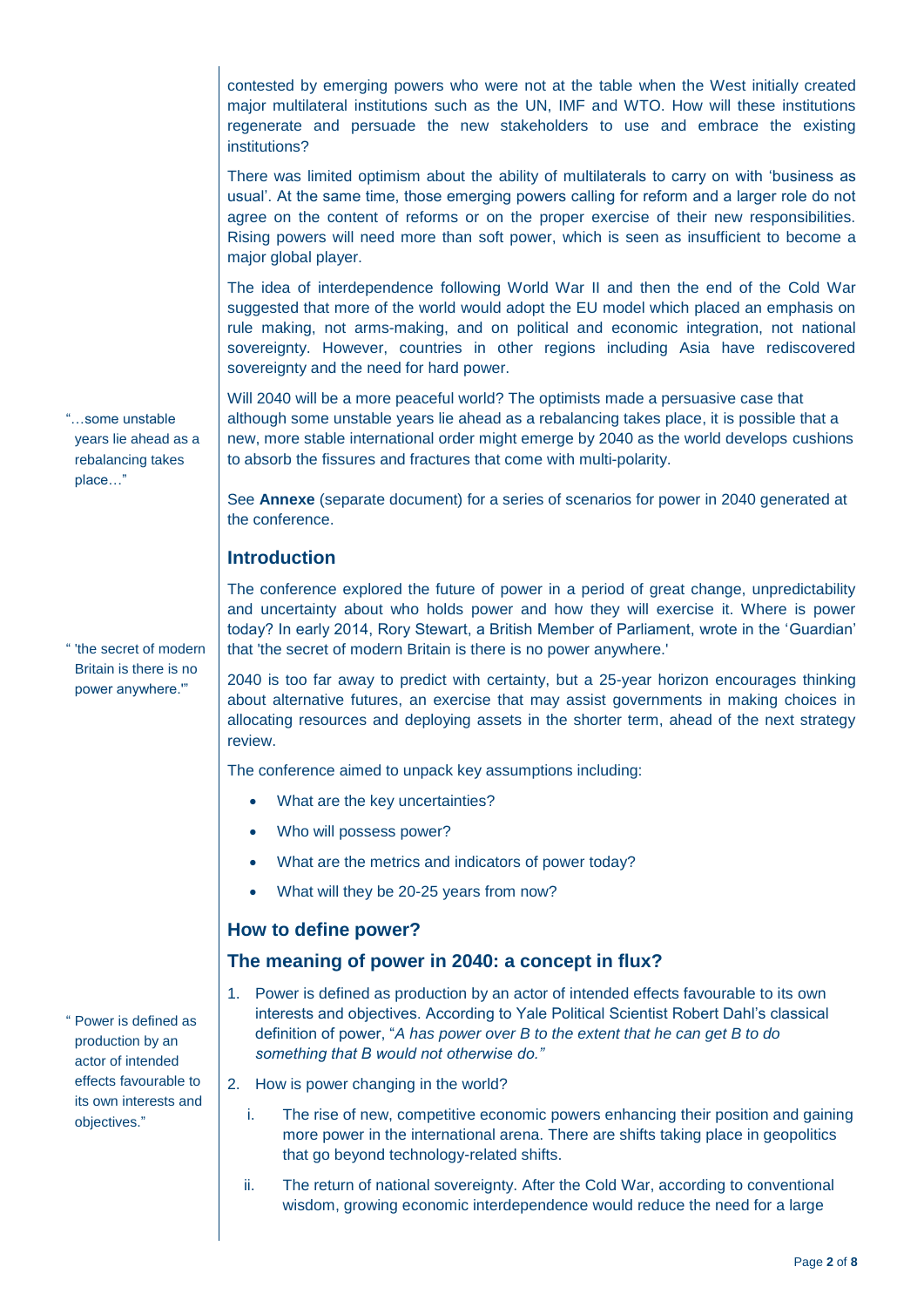military in individual nations as well as the overall significance of national sovereignty. Europe in the 1990s represented this view. Since 2000, however, the value and importance of national sovereignty is growing more pronounced especially in the emerging world. There is a growing rift between the West and the 'emerging' world on the sanctity of sovereignty. The legitimacy of intervention within the sovereign borders of another state is a serious concern for the majority of countries.

- iii. Greater complexity between hard and soft power. Hard power is defined as the capacity to coerce and soft power as the capacity to influence, implying that coercion is the application of military power, and influence includes wielding of economic power. In reality, many instruments of coercion are not military but economic, and many military peacekeeping missions are an expression of soft power.
- 3. Europe has embraced soft power with some success, but its long-term challenge lies in its capacity to articulate a hard power strategy both in its own immediate periphery and beyond.
- 4. By 2040, emerging countries will have more power in the world. Chinese GDP will overtake the US by or before 2040. Emerging powers will play a greater role in international organisations such as the IMF and World Bank. However, they still have shortcomings that will limit their impact. In the sphere of economic power, Brazil will remain the same size relative to rest of the world as it is today. In relative terms, China and India will grow and the US, Europe and Japan will shrink.
- 5. Europe built overarching institutions after the Cold War, leaving it to the states to implement in top-down fashion. The Doha round on global trade is similarly based on a top-down architecture. Some feel that this approach is doomed to failure given the size and complexity of the Doha trade agenda. A counter-trend may be emerging as US and China show signs of adopting a bottom-up approach, starting with bilateral agreements, which may lead to incremental multilateralism.
- 6. Several lingering questions about the power of national states in a 2040 world of continuing globalisation remain:
	- How effective will states be in their future exercise of power? Populism will likely increase as citizens lose confidence in their governments.
	- What is the impact of technological and social change on the state? States that can anticipate and pre-empt such changes will be more successful in the exercise of power.
	- As boundaries between domestic and international become more blurred, can traditional notions of state sovereignty remain effective?
	- How can sub-national and national identities be protected in a globalised world?

#### **Who has power and who will have power?**

- 7. Is the world becoming truly polycentric or will the three large economic poles of the US, Europe and China, continue to dominate the global order? A good case can be made for the latter as the three poles will account for the majority of the world economy in 2030. A key trend is the shift of the global centre of gravity to Asia.
- 8. The UK was ranked number one in the Institute for Government- 'Monocle' magazine 2013 soft power index, with the US and France also in the top five. However, this ranking is very fluid and changes from year to year. It is not easy to convert soft power into the ability to change reality and achieve goals. Does soft power enable the UK to attain specific objectives and secure certain outcomes?
- 9. Power policies and development policies have different characteristics: The larger 'emerging' countries such as China and India have to deal with social problems in order

"As boundaries between domestic and international become more blurred, can traditional notions of state?"

"In reality, many instruments of coercion are not military but economic…"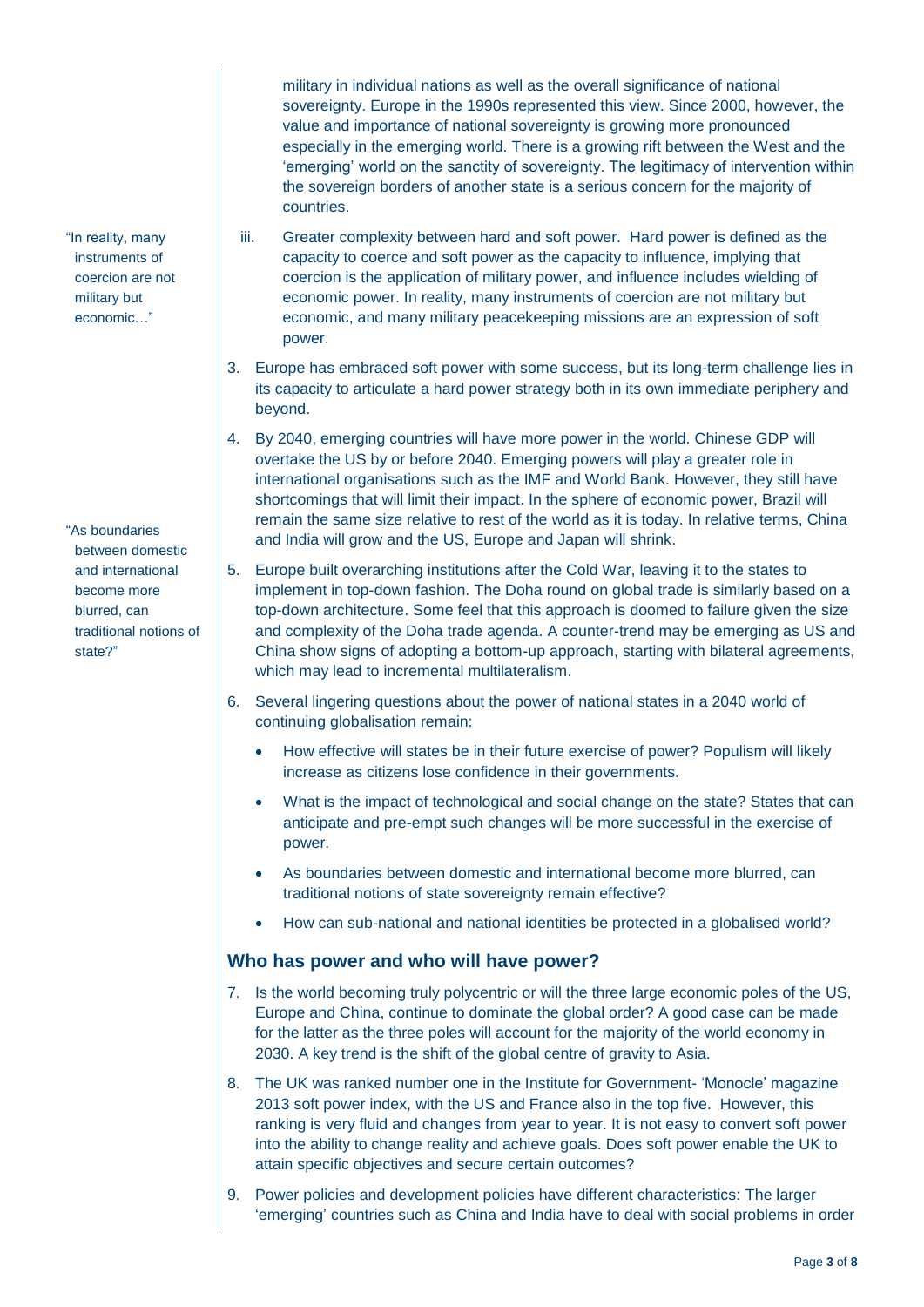"…does multi-polarity in the broader sense offer more flexibility and cushion to absorb the fissures and fractures that come with multipolarity?"

"Will the inclusion of new players foster collaborative solutions?"

"…'intelligent governance' includes positive attributes of both the command and market exchange systems."

"New mental maps will include virtual communities that can exert power."

to consolidate their status. Brazil is experiencing rising middle class consumption and making some progress in addressing social problems, but the optimism of 2008 has faded to disappointment in 2013. Brazil's defence investment is growing in absolute terms, but it is decreasing relatively to the amount of public spending in the country. Although it is the  $7<sup>th</sup>$  largest economy in the world, Brazil's economic growth is unstable. As in nearly all emerging market countries, development policies and social issues can be seen as more important than power policies and defence. India has global advantage over Brazil in that the majority of its job-seeking population speaks English.

- 10. Even before the Arab uprisings of 2010, the Arab Middle East has been a locus of declining state power. This leaves a power vacuum being filled by rising sectarian and religious identities as in Iraq and Syria today. Radical Islam is spreading to sub-Saharan Africa and parts of western China.
- 11. As the arena is filled with new actors from the corporate sector and from individual and middle class empowerment, does the world inherently become more prone to conflict? Or does multi-polarity in the broader sense offer more flexibility and cushion to absorb the fissures and fractures that come with multi-polarity?
- 12. Emerging countries are challenging incumbent major powers to share more power in multilateral institutions. Why should the IMF always be headed by a European and the World Bank by an American? But the alternative to the status quo could engender the risk of growing chaos. The inability of established powers to share that power with emerging bodies is not the only reason for the decline in multi-national institutions. Will the inclusion of new players foster collaborative solutions? Domestic protests in Turkey and Brazil show rising domestic public dissatisfaction with their governments.
- 13. 'Intelligent governance' that fuses mandarin-style long term planning with short term representative democracy might be the next synthesis, as 'intelligent governance' includes positive attributes of both the command and market exchange systems.
- 14. In the emerging world, there is a greater regionalisation of power in which smaller states come together to assert more power in the global terrain. Association of Southeast Asian Nations is a long standing regional community that is slowly moving towards economic integration. Those smaller countries that are not part of an established EU or ASEAN will likely come together in order to prosper. In Africa, accretion of power is occurring through regionalisation, such as in West Africa (the Economic Community of West African States) and East Africa (the Economic Commission for Africa).
- 15. Multi-polarity is rising while, paradoxically, multilateralism is declining. With no dominant actor to impose its decisions unilaterally, arguably the best structure to accommodate a multilateral world is to have more powerful multilaterals. However, the WTO Doha round and the climate change conference in Copenhagen demonstrate multilateral weakness. One reason for this decline is the lack of consensus on global issues.
- 16. Currently structured mental maps need to reboot from geographic to non-geographic terrains based on mobile supply chains that cross national jurisdictions. New mental maps will include virtual communities that can exert power. Who will belong to these new entities? States? Multilateral corporations? How will competing interests be managed? What will be the areas of cooperation?
- 17. Minilateral alliances of mid-sized states across continents are beginning to emerge between some EU countries, states such as South Africa, Nigeria, Thailand, Malaysia, several South American countries and the already developed South Korea. They can become more active and constructive on the multilateral level on issues like climate change and universal health care. These complementary alliances among mid-sized countries alliance may provide a way to succeed in an international framework.
- 18. Global finance is important but hard to measure. Money moves fast and is everywhere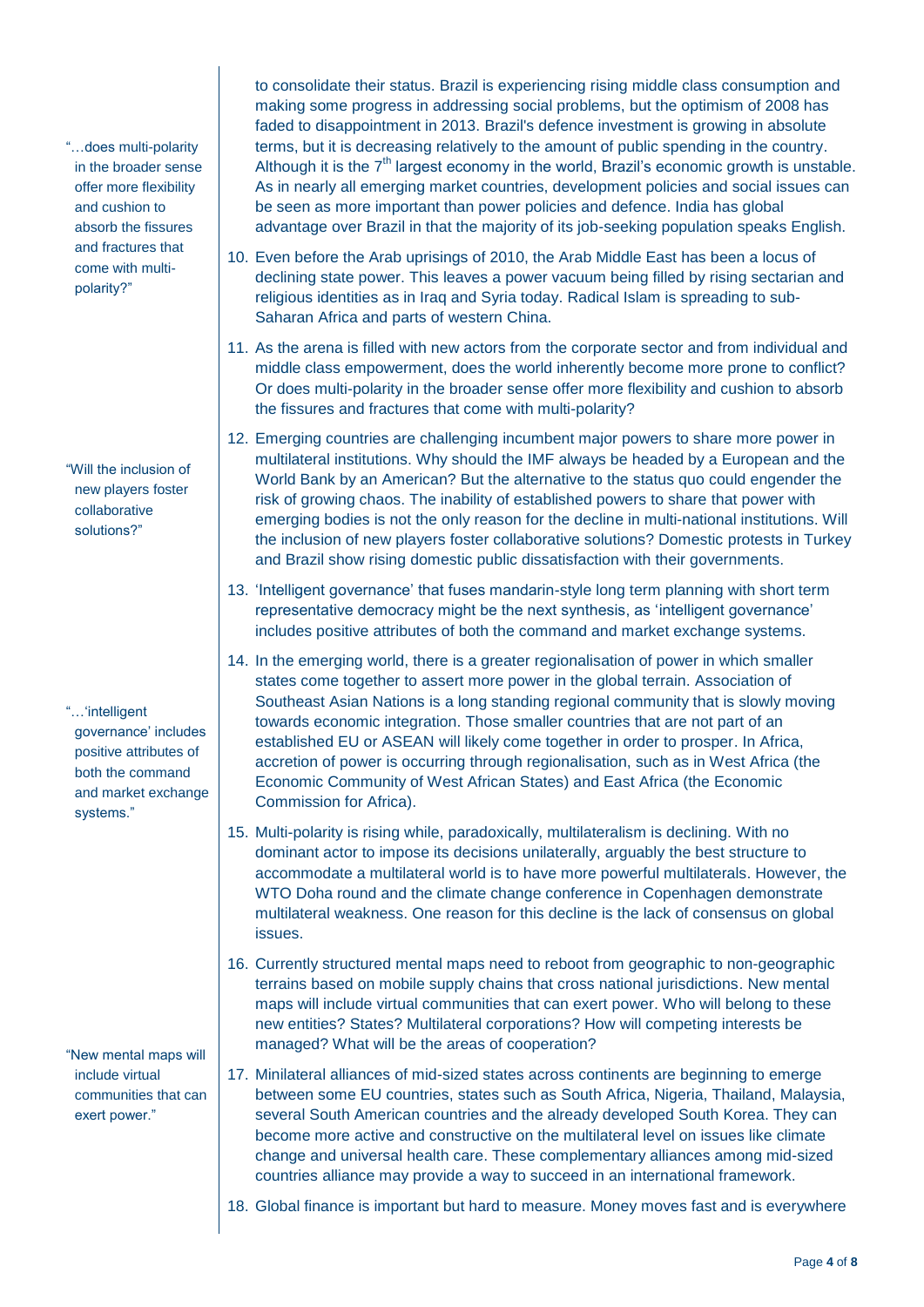"The developed world sees the solution not as one of ceding power, but of sharing power."

"…the internet is not a saviour, but an enabler…."

"Cities are complex but incomplete, and constantly reinventing themselves."

" Romanticism about international organisations is over."

so finance is hard to measure as a source of power. One unmistakable trend is that governments now pay more attention to finance.

19. Will UN and multilateral reform go beyond discussions about adding new permanent members to the P-5? Regional institutions might be more effective because it is easier to create consensus, but this is contingent on global powers providing more institutional space for regional institutions to 'do their own thing. The developed world sees the solution not as one of ceding power, but of sharing power. Yet, a lack of consensus amongst emerging powers remains on both the future architecture of reformed global governance, and the practical need to back up calls for reform with greater funding contributions.

## **Who has power? States, cities and citizens**

Two myths about the future of power are highlighted:

- 20. **Myth one**: *Technology is a saviour. The young man in a desert has a tablet with all the answers. Mobile 'phones in Africa will empower young Africans with know-how that they are unable to gain from schools.* In reality, the internet is not a saviour, but an enabler. Facebook is the third biggest 'country' in the world with 1.15 billion monthly users known as 'digital citizens,' after China (1.4 billion population) and India (1.2 billion). One can detect the emergence of a community of interests across borders that is becoming as important, if not more so, than the nation state.
- 21. **Myth two**: *the centrality of national institutions.* People are touched by their local communities more than by national institutions.
- 22. The internet trend of multi-connectivity may, ironically, return life-styles to a more human scale. 2040 could see a loose agglomeration of communities of interest that connect different cities and transcend national borders.

## **An urban world**

- 23. Cities are complex but incomplete, and constantly reinventing themselves. Cities are more than high-density spaces. A threat to cities lies in the over-determination of urban space. Misguided planning could replace the diverse and messy spaces that have enabled New York, London and Tokyo to function as the core global cities since the 1980s and 90s. Now there is a mushrooming of over 100 global cities, each with tens of millions of people.
- 24. Cities are the key location of political contestation, such as Occupy Wall Street. Was Occupy Wall Street a success? Although the protesters have long departed from their tents, the demonstrators succeeded in creating a conversation about inequality and the destructive power of global financial markets. Cities are also the locus for groups that exercise power through asymmetric war. Following 9/11, Madrid and Casablanca became urban spaces where irregular combatants could exploit the messy urban space. Finally, in order to extract, finance, modify and sell natural resources and agricultural products, mines and plantations need access to highly specialised service firms that are located in cities.

## **Laws, rules and global commons**

## **Global Institutions: Redrawing the map?**

25. Recent years have seen five key changes:

i. Romanticism about international organisations is over. NATO is now about active, not passive, solidarity. There is a greater demand to bring about fairer sharing. The US currently spends 73% of NATO's budget whilst half of EU collectively spends 1.5%. There are also post-Libya concerns about the shortcomings of European defence budgets. France ran into the limits of practical cooperation when it took on European counter terrorism challenges in Africa with scant support for boots on the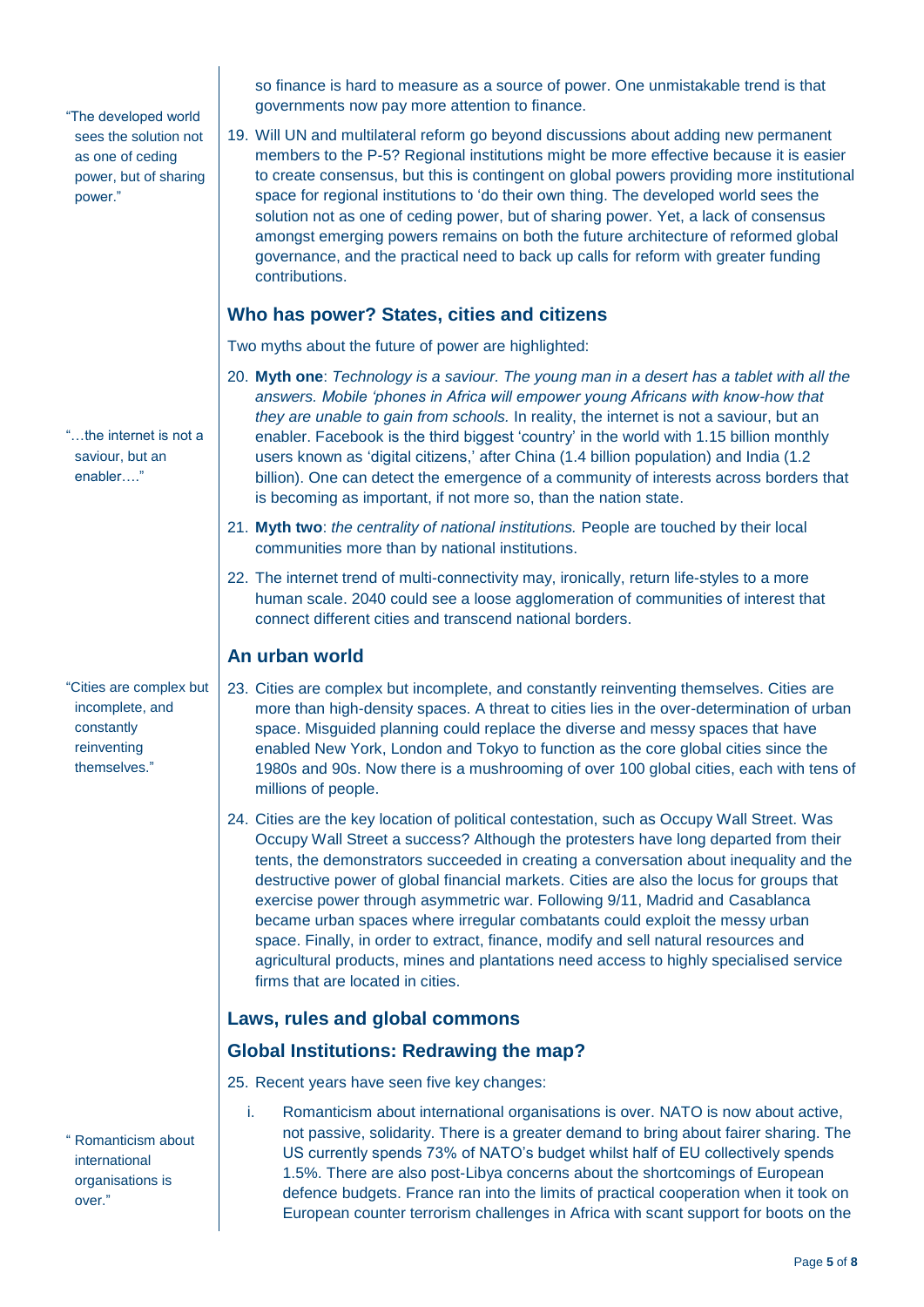ground.

- ii. International organisations have to become more flexible and undertake ad hoc missions for different tasks. NATO can accept defence initiatives among the Nordic and Visograd countries as regional groupings that are force multipliers.
- iii. The best way to have power is to give it up. African Union peacekeeping units cost a fraction of NATO force costs. NATO can assist African units with training, doctrine and equipment and, more generally, empower regional organisations.
- iv. Greater emphasis on cooperative security. Deterrence and crisis management without the additional component of cooperative security with adversaries is inadequate. NATO can reach out to 'friendlies' and 'occasional friends'. For example, co-operating with countries such as China and Russia to send ships to escort Norwegian convoys removing chemical weapons from Syria.
- v. Greater demands on international organisations in the future. They will have to become more multi-functional. NATO can lever its legitimacy by going into new areas of consensus such as cyber space to replace disappearing areas like peacekeeping. Will international organisations become tomorrow's minilaterals starting with informal initiatives (i.e. dealing with chemical weapons and customs organisations) that over time become more institutionalised? Will NATO and the UN become dinosaurs?

## **Asia-Pacific Region**

26. The space in Asia Pacific comprises:

- The arena where the US meets China.
- Japan is back, seeking a bigger place in the global political consciousness.
- India's influence is growing steadily.
- ASEAN, particularly Indonesia, are new important players
- 27. The pace of economic integration and globalisation led by business and individuals is outstripping the building of corresponding political regional institutions.
- 28. Threats in the global system are magnified in the region, including issues of security, health, pandemics, and territorial.
- 29. A few test cases for international cooperation are:
	- i. Trade: Trans-Pacific Partnership is an ambitious effort that could provide a model of trade liberalisation for others such as Transatlantic Trade and Investment Partnership.
	- ii. Currency: Role of renminbi in trade as a future reserve currency. Since international finance is a source of power, the more China allows the use of its currency as one of transaction, the more its surging trade adds to its influence.
	- iii. Is the IMF the right institution for governing the international system? Asia had a mixed experience working with the IMF in 1997. The Asian perception is that the IMF handed out harsher treatment in Asia in 1997 than to the Eurozone in 2010- 2013.
	- iv. Security arrangements. There is no NATO in Asia. A rising China is contesting the longstanding US presence in its background. How will Japan and India fit into the evolving security system? How will ASEAN accommodate China and US?

## **Who makes the rules?**

30. Three trends in international law:

i. As multilateral institutions expand the writ of international law in public and private

"The best way to have power is to give it up."

"Will NATO and the UN become dinosaurs?"